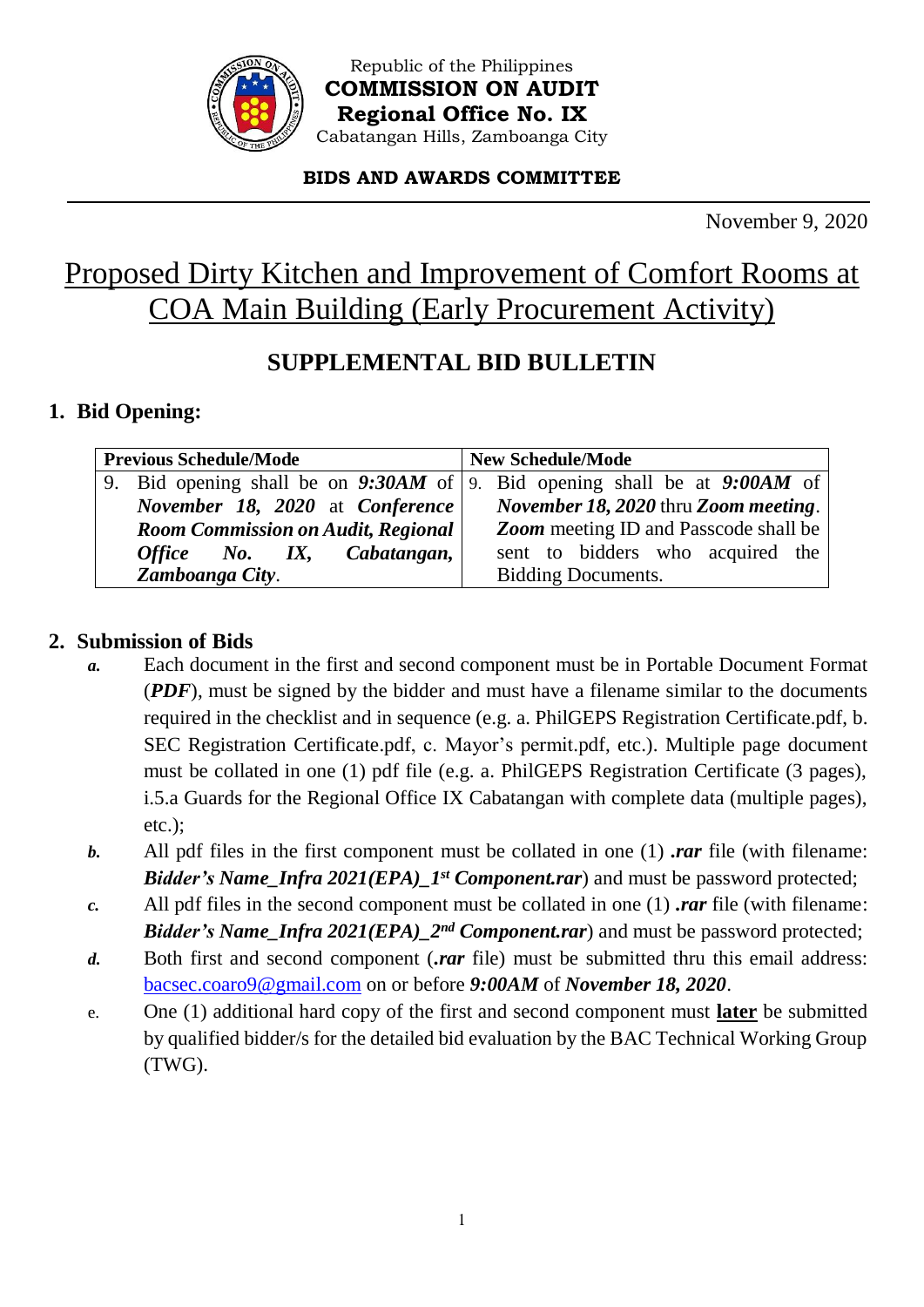## **3. A "Documentary Stamp" is required for all notarized documents to be submitted.**

For more information, you may contact the BAC Secretariat thru CP No.: *0997 978 8858*

CHARLES R. BULLIBETH N. RUGAYAN Member Vice- Chairperson

ATTY. MARVIN ANDREW C. LEE JULIETA S. VILLANUEVA Member Member

**LOURDE** Chairperson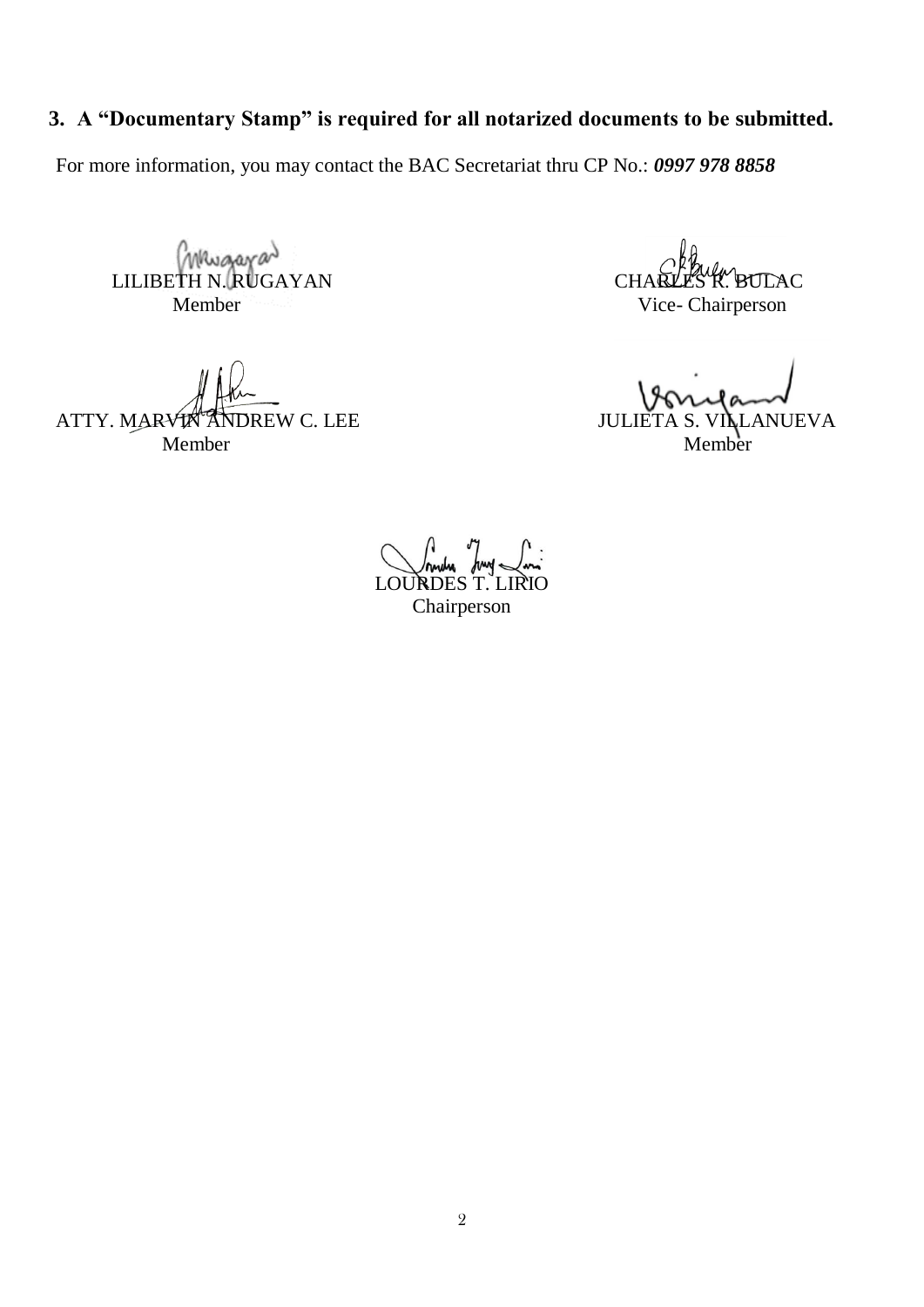

Republic of the Philippines **COMMISSION ON AUDIT Regional Office No. IX** Cabatangan Hills, Zamboanga City

#### **BIDS AND AWARDS COMMITTEE**

| Project:  | Proposed Dirty Kitchen and Improvement of Comfort Rooms at COA |
|-----------|----------------------------------------------------------------|
|           | <b>Main Building (Early Procurement Activity)</b>              |
| $ABC$ :   | PHP 560,000.00                                                 |
| Location: | COA Regional Office No. IX, Cabatangan, Zamboanga City         |
| Bidder:   |                                                                |

#### **Checklist of Eligibility, Technical and Financial Components of the Bid (PROCUREMENT OF INFRASTRUCTURE PROJECT)**

#### **FIRST ENVELOPE (ELIGIBILITY AND TECHNICAL COMPONENTS )**

#### *ELIGIBILITY DOCUMENTS:* (Indicate with a check  $(\checkmark)$ )

| Class "A" Documents: |                                                                                                                                                                                                                                                                                                                                                    | <b>PASS</b> | <b>FAIL</b> |
|----------------------|----------------------------------------------------------------------------------------------------------------------------------------------------------------------------------------------------------------------------------------------------------------------------------------------------------------------------------------------------|-------------|-------------|
| a.                   | Valid PhilGEPS Registration Certificate (Platinum) (all pages). All uploaded<br>Eligibility Documents under "Annex A" must be current and must be attached<br>$or$                                                                                                                                                                                 |             |             |
|                      | b. Registration certificate from Securities and Exchange Commission (SEC),<br>Department of Trade and Industry (DTI) for sole proprietorship, or<br>Cooperative Development Authority (CDA) for cooperatives or its equivalent<br>document;                                                                                                        |             |             |
|                      | c. Mayor's or Business permit issued by the city or municipality where the<br>principal place of business of the prospective bidder is located, or the<br>equivalent document for Exclusive Economic Zones or Areas;                                                                                                                               |             |             |
|                      | d. Tax clearance per E.O. No. 398, s. 2005, as finally reviewed and approved by<br>the Bureau of Internal Revenue (BIR).                                                                                                                                                                                                                           |             |             |
|                      | e. Statement of the prospective bidder of all its ongoing government and private<br>contracts, including contracts awarded but not yet started, if any, whether<br>similar or not similar in nature and complexity to the contract to be bid. The<br>statement shall indicate for each contract the following:<br>name of the contract;<br>$\circ$ |             |             |
|                      | date of the contract;<br>$\circ$<br>contract duration;<br>$\circ$<br>owner's name and address;<br>$\circ$<br>o kinds of Goods;<br>o amount of contract and value of outstanding contracts;<br>date of delivery;<br>$\circ$                                                                                                                         |             |             |
|                      |                                                                                                                                                                                                                                                                                                                                                    |             |             |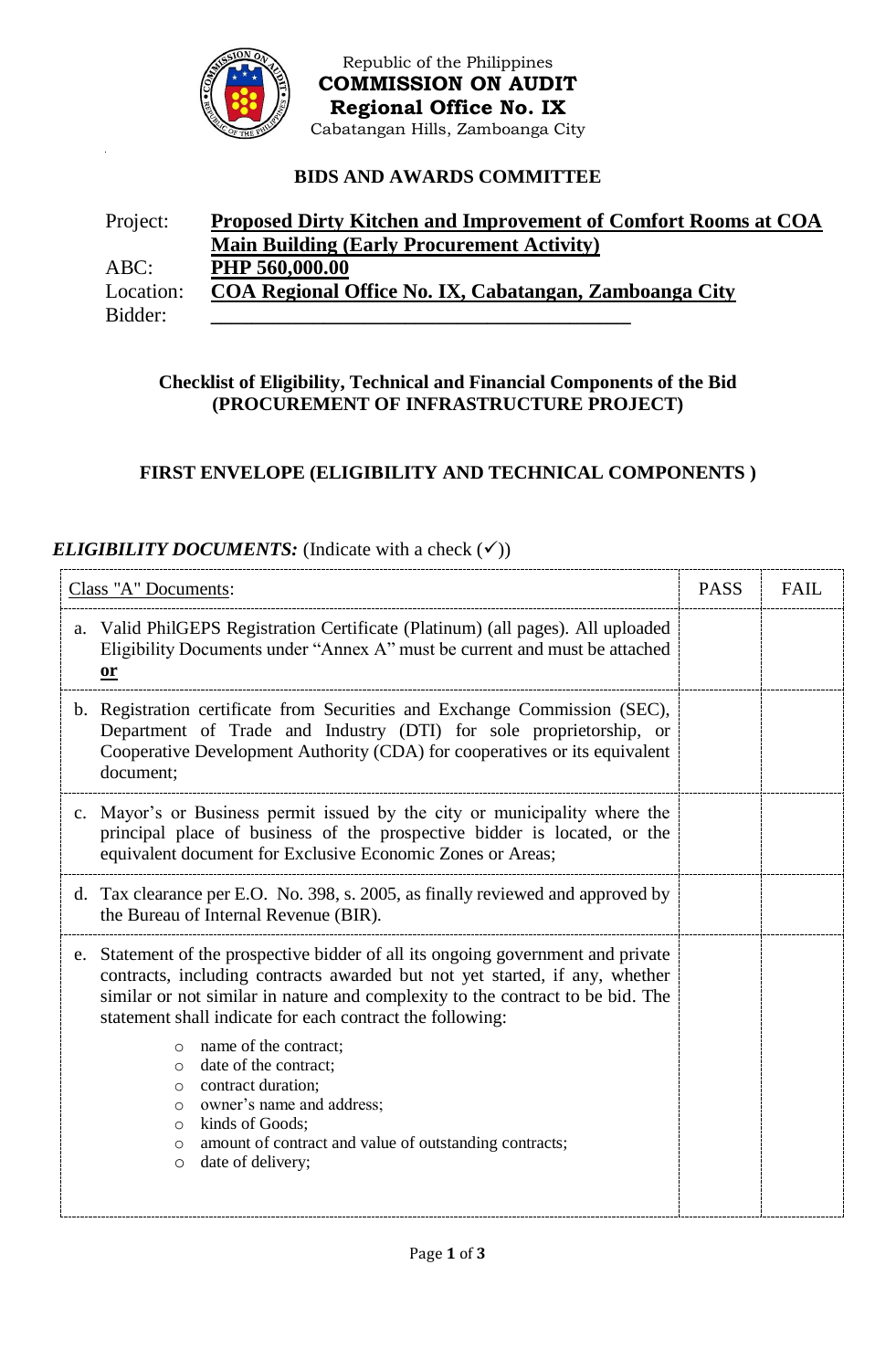| Class "A" Documents: (Continuation)                                                                                                                                                                                                                                                                                                                                                                                                                                                                                                                                                                                                           |  | <b>FAIL</b> |
|-----------------------------------------------------------------------------------------------------------------------------------------------------------------------------------------------------------------------------------------------------------------------------------------------------------------------------------------------------------------------------------------------------------------------------------------------------------------------------------------------------------------------------------------------------------------------------------------------------------------------------------------------|--|-------------|
| Statement of the bidder's Single Largest Completed Contract (SLCC) similar<br>f.<br>to the contract to be bid, except under conditions provided under the rules. The<br>statement shall indicate for each contract, the following:                                                                                                                                                                                                                                                                                                                                                                                                            |  |             |
| name of the contract;<br>$\circ$<br>date of the contract;<br>$\circ$<br>contract duration;<br>$\circ$<br>owner's name and address;<br>$\circ$<br>kinds of Goods;<br>$\circ$<br>amount of completed contracts, adjusted by the Bidder to current<br>$\circ$<br>prices using PSA's consumer price index, if necessary for the purpose<br>of meeting the SLCC requirement;<br>date of delivery;<br>$\circ$<br>end user's acceptance or official receipt(s) or sales invoice issued for<br>$\circ$<br>the contract, if completed; and<br>copy of the contract.<br>$\circ$                                                                         |  |             |
| Accreditation<br>(PCAB)<br>g. Philippine<br>Contractors<br>Board<br>License<br><b>or</b><br>Special PCAB License in case of Joint Ventures and registration for the type<br>and cost of the contract to be bid                                                                                                                                                                                                                                                                                                                                                                                                                                |  |             |
| h. Original copy of Bid Security. If in the form of a Surety Bond, submit also a<br>certification issued by the Insurance Commission; or Original copy of<br>Notarized Bid Securing Declaration;                                                                                                                                                                                                                                                                                                                                                                                                                                              |  |             |
| Project Requirements, which shall include the following:<br>i.<br>1. Organizational chart for the contract to be bid;<br>2. List of contractor's key personnel (e.g., Project Manager, Project<br>Engineers, Materials Engineers, and Foremen), to be assigned to the<br>contract to be bid, with their complete qualification and experience data;<br>3. List of contractor's major equipment units, which are owned, leased,<br>and/or under purchase agreements, supported by proof of ownership or<br>certification of availability of equipment from the equipment lessor/vendor<br>for the duration of the project, as the case may be. |  |             |
| Original duly signed Omnibus Sworn Statement (OSS); and if applicable,<br>J <sub>1</sub><br>Original Notarized Secretary's Certificate in case of a corporation, partnership,<br>or cooperative; or Original Special Power of Attorney of all members of the<br>joint venture giving full power and authority to its officer to sign the OSS and<br>do acts to represent the Bidder.                                                                                                                                                                                                                                                          |  |             |
| <b>Financial Documents:</b>                                                                                                                                                                                                                                                                                                                                                                                                                                                                                                                                                                                                                   |  |             |
| k. The prospective bidder's audited financial statements, showing, among others,<br>the prospective bidder's total and current assets and liabilities, stamped<br>"received" by the BIR or its duly accredited and authorized institutions, for the<br>preceding calendar year which should not be earlier than two (2) years from<br>the date of bid submission;                                                                                                                                                                                                                                                                             |  |             |